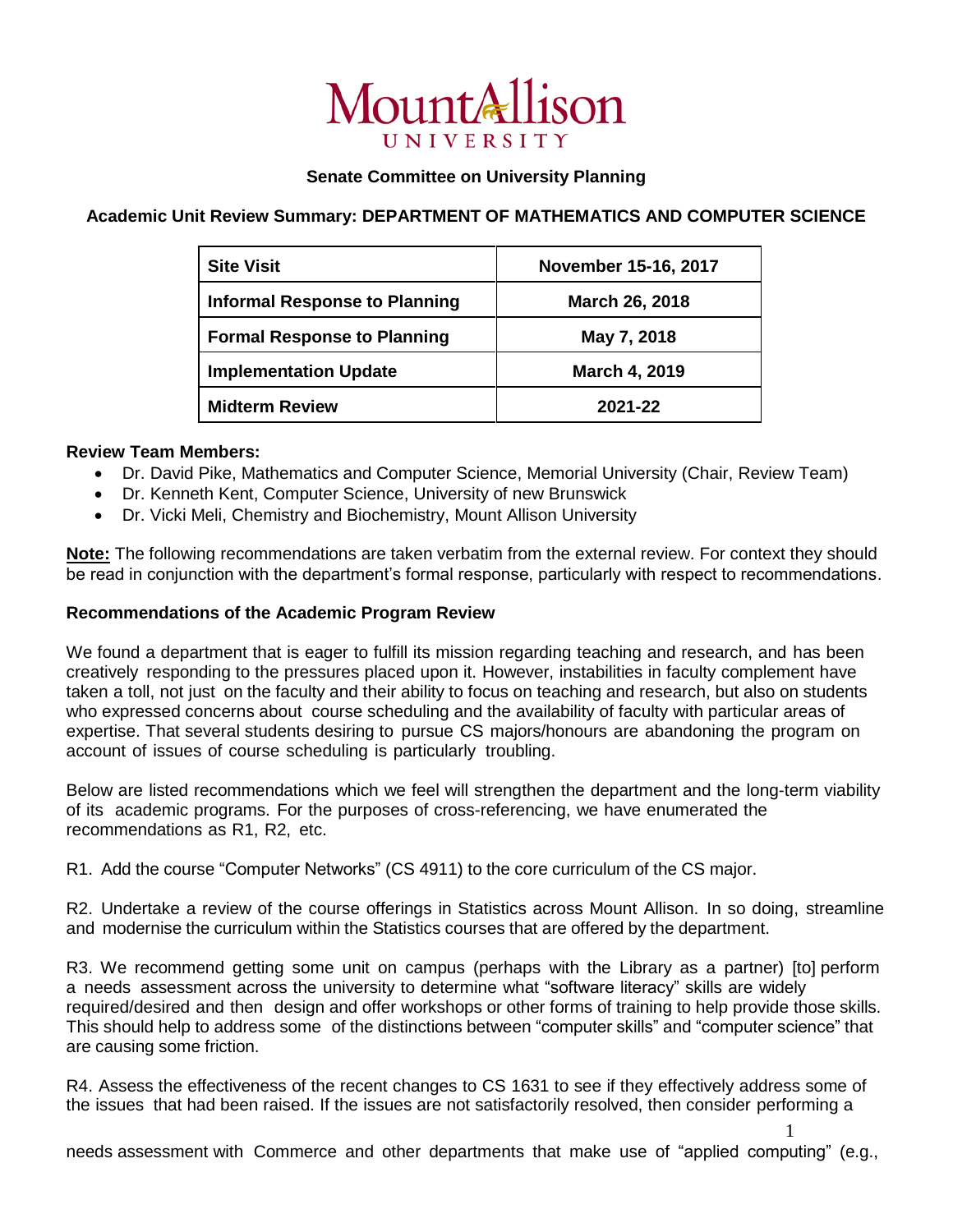Classics, the Library, applied sciences) and potentially develop a distinct service course. If such a course is developed, consider whether a team-taught cross-disciplinary course is feasible.

R5. We suggest focussing on a single "CS Plus X" program at first and then using it as a model for further joint programs.

R6. Consideration should be given to revising the academic regulations within Science so that a CS course is included in one of the lists that require students to "take one of the following courses".

R7. Consider adding Discrete Math as a prerequisite for additional courses. Likewise, consider whether Linear Algebra should be a prerequisite for Vector Calculus.

R8. The department should maintain the practice of having an annual information session with students.

R9. Consider methods to reduce the reliance upon correspondence courses.

R10. Consider allowing students to challenge for credit, even for courses that students have already taken.

R11. Consider allowing students to take supplementary exams.

R12. Assess the various ways in which students obtain academic advising and consider ways in which they can be enhanced and/or improved.

R13. Seek more feedback from students, and do so more frequently. Within the department, consider striking a committee to liaise with students and/or inviting student representatives to come to department meetings. At the university level, perhaps solicit student feedback at the time that students apply to graduate.

R14. The department and also higher levels within the university should strive to make and maintain connections with local industry.

R15. When seeking to hire interdisciplinary faculty, strive to ensure that the individual hired is able to teach upper level courses in both disciplines.

R16. Seek to hire a CS faculty member with expertise in the area of Applied CS.

R17. Seek to hire a faculty member with expertise in Statistics.

R18. Bring the departmental complement up to 5 Math and 4 Computer Science faculty members as soon as possible, ultimately striving towards either 6+4 or 5.5+4.5 for greater stability in program and service course offerings.

R19. Consider all faculty members equally eligible to take on administrative roles, regardless of their academic specialty and implications on course offerings.

R20. The department should hold a faculty retreat every two or three years.

R21. The department should maintain its practice of engaging undergraduate students in research projects, and the university should encourage such student involvement.

R22. The department should be provided with improved access to computer labs.